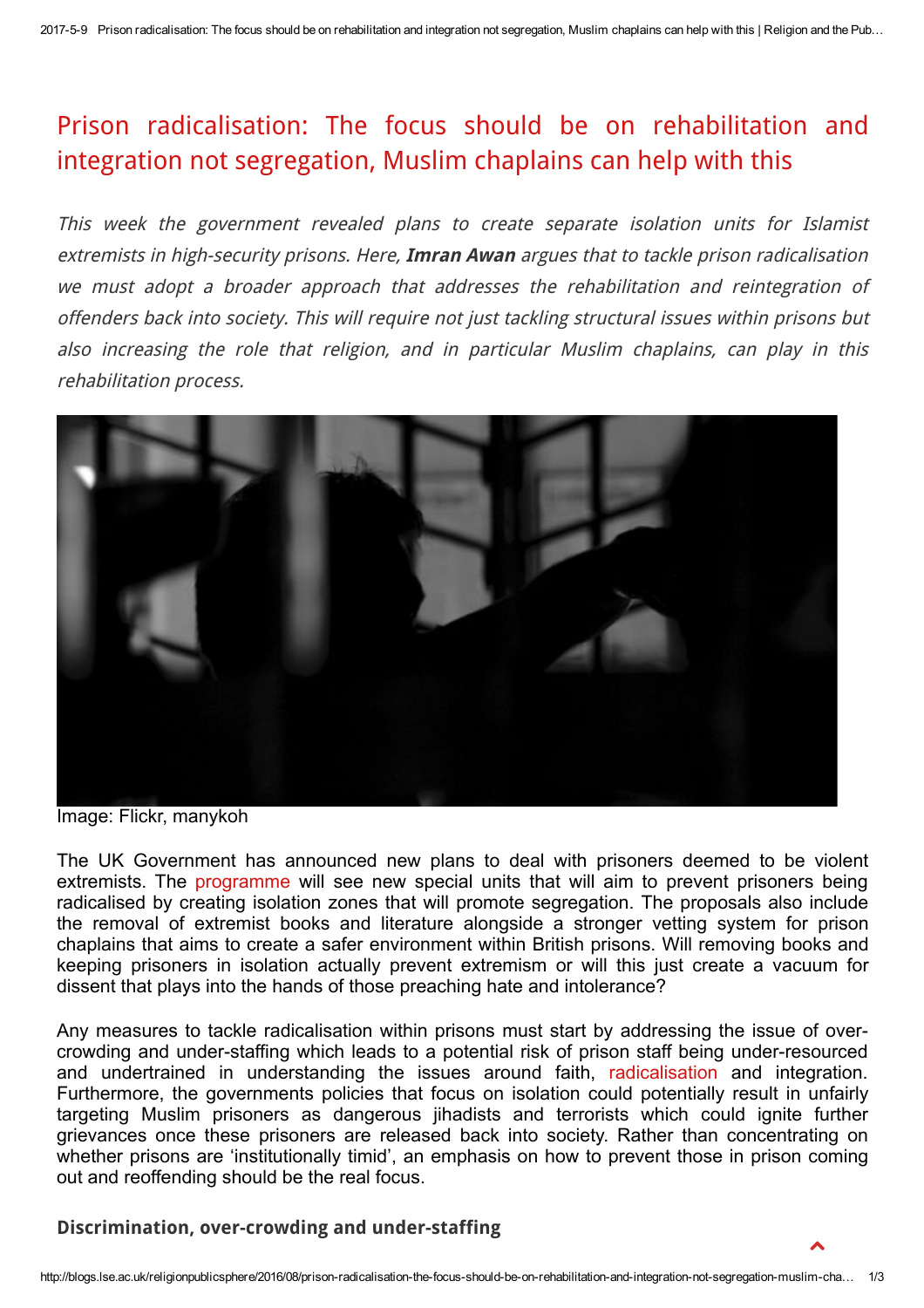2017-5-9 Prison radicalisation: The focus should be on rehabilitation and integration not segregation, Muslim chaplains can help with this | Religion and the Pub...

In a report conducted by HM Prison [Service](http://www.ohrn.nhs.uk/resource/policy/MuslimPrisonersThematic.pdf) in 2010 that involved interviews with over 164 Muslim prisoners across eight prisons and young offender institutions found that Muslims prisoners overall had a negative perception of UK prisons citing poor safety, diversity and equality issues which seemed to undermine the relationships between prisoners and prison staff. Indeed, this problem was particularly high in relation to high security prisons where a number of Muslims interviewed felt that their security was at risk from other inmates and prison staff.

Prejudice and anti-Muslim hatred Muslim prisoners have received is a central challenge when tackling prisoner radicalisation. The HM Prison Service study noted a number of examples whereby the level of abuse and prejudice Muslim prisoners have faced has become frequent. Whilst prison staff shortages and over-crowding in prisons can act as an incubator for extremist ideas to be formulated it can also lead to an oversimplification with any sort of religious conversation within prisons being described as radicalisation.

Better-equipped prison staff that are able to monitor areas of discrimination and disadvantage and examine the implications for this and the tensions between racial identities within a prison environment is key. In some contexts, there should be a level of assessment for staff based on a person's background and experience, which does require dialogue and a better awareness of Islam. Prison staff must also work in a more proactive manner to promote integration within the prison setting. This can act as a catalyst for innovative approaches towards helping Muslim prisoners feel they are being treated fairly.

## Rehabilitation, integration and the role of Muslim chaplains

Rather than a narrow focus solely on radicalisation, the attention should be placed on how we rehabilitate and reintegrate offenders back into society. With regards to Muslim prisoners, their targeting as dangerous jihadists and terrorists could ignite further grievances once these prisoners are released back into mainstream society. Here Prison chaplains have a key role to play in helping the transition from inside a prison to outside. Imams can be used for both a spiritual and welfare purpose providing religious legitimacy to the Muslim prison population. Imams can provide an impetus for collective disengagement from further reoffending and therefore are voices that are needed in this debate. They also will play a key role in helping prisoners on release integrate back into the community and society and provide both religious and pastoral needs to the Muslim population.

In a study conducted by academics at Cardiff [University](http://www.publicspirit.org.uk/muslim-chaplains-in-british-public-life/) based on Muslim chaplaincy in Britain they found that Muslim chaplains suffered greatly within prisons. Their study involved a qualitative methodology whereby they took part in focus groups and interviews with Muslim chaplains. In total, they interviewed 65 Muslim chaplains and found real issues in relation to the reintegration of Muslim offenders back into society. They also found that in many instances Muslim chaplains had felt uncomfortable with the Prevent [Strategy](https://www.gov.uk/government/uploads/system/uploads/attachment_data/file/97976/prevent-strategy-review.pdf) which had been incorporated in their job description, but hadn't been for other faiths. The vast majority of Muslim chaplains are part of the solution and not the problem. With an increasing Muslim population in prison, the Cardiff [University](http://www.publicspirit.org.uk/muslim-chaplains-in-british-public-life/) research suggests that religion can play a key role in both reintegration and rehabilitation of Muslim prisoners but is often overshadowed by the overemphasis on Deoband Muslim prison chaplains as not doing enough to promote British values.

Interestingly, the study in [Cardiff](http://research%20suggests%20that%20religion%20can%20play%20a%20key%20role%20in%20both%20reintegration%20and%20rehabilitation%20of%20muslim%20prisoners.%20h/) found that Muslim chaplains of a Deoband persuasion actually provided much needed pastoral care. Focusing on religious persuasion as a predictor for radicalisation is dangerous as it fails to understand the complex nature of the pathways to radicalisation. Providing pastoral care and using Imams to help bridge that connection between prisoners and communities is important when confronting issues around safeguarding and vulnerabilities within prison. The fear is that an overemphasis on the notion that Muslim chaplains of a Deoband persuasion are the problem will lead to a form of silencing that ultimately will mean Muslim prison chaplains are too afraid to work within prison for fear that they will be unfairly targeted as violent extremists.  $\blacktriangle$